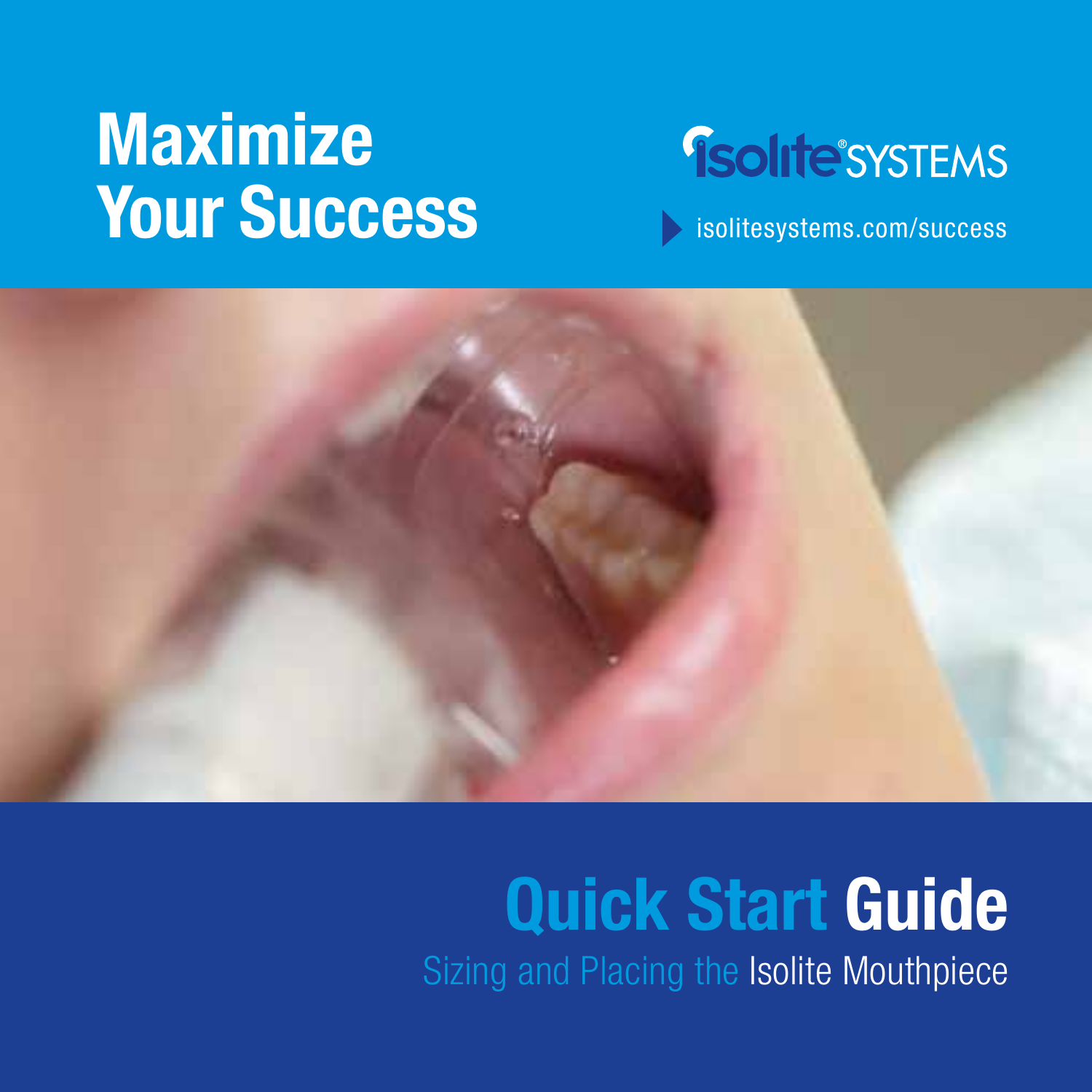# **1 Preparing for Success**

Thank you for purchasing your dental isolation system. We look forward to supporting your success.





- **Practice sizing and placing the Mouthpeice on yourself** and with members of your team.
- Choose as your first patient someone who is easy to work with and compliant.

You can also review sizing and placement videos at isolitesystems.com/success.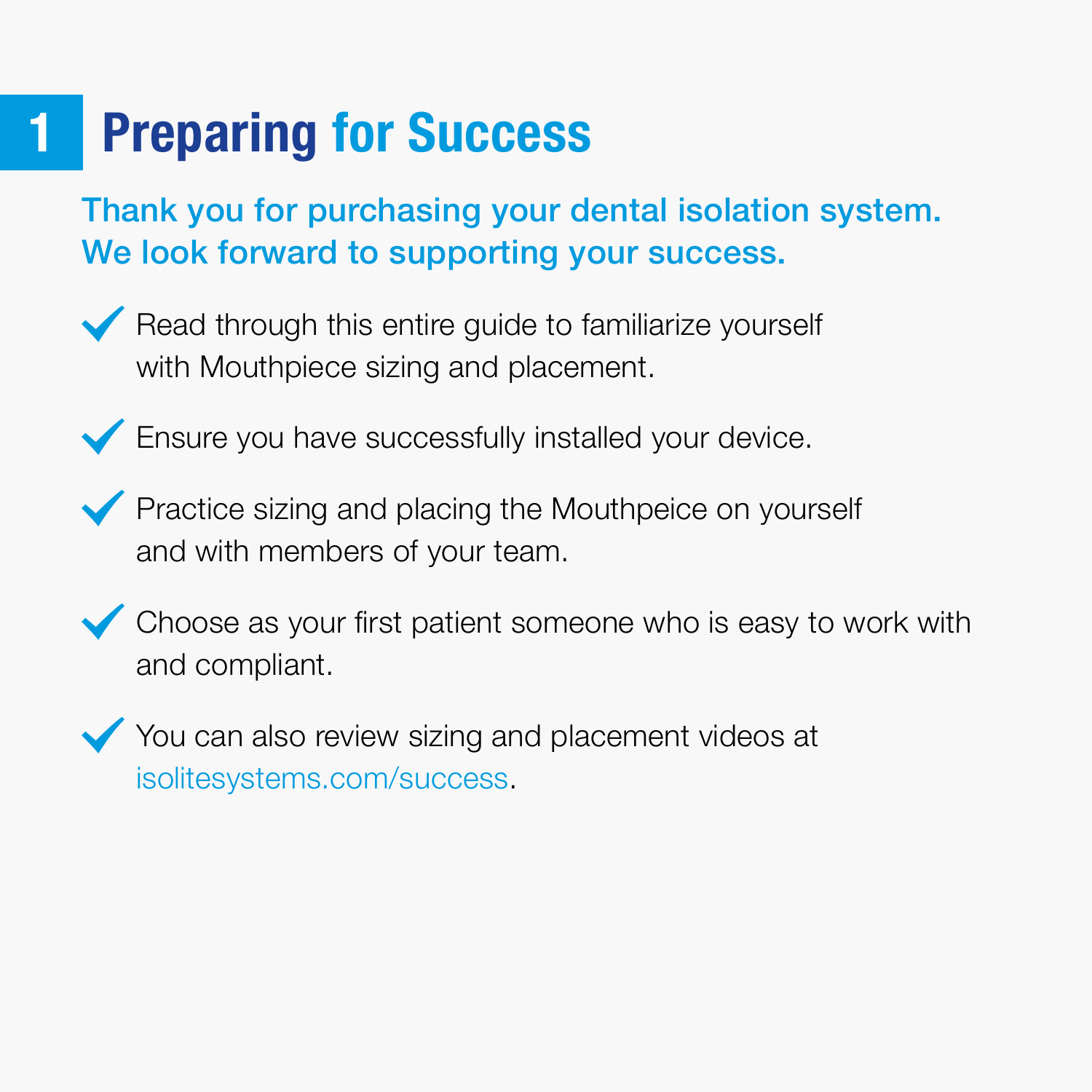# 2 **Applications and Use for Isolite Systems**

With the ability of our systems to keep the mouth dry, protect your patients throat/airway, and manage the tongue and saliva, it is perfect for:



All Cementation and Bonding Procedures





**V** Pediatrics









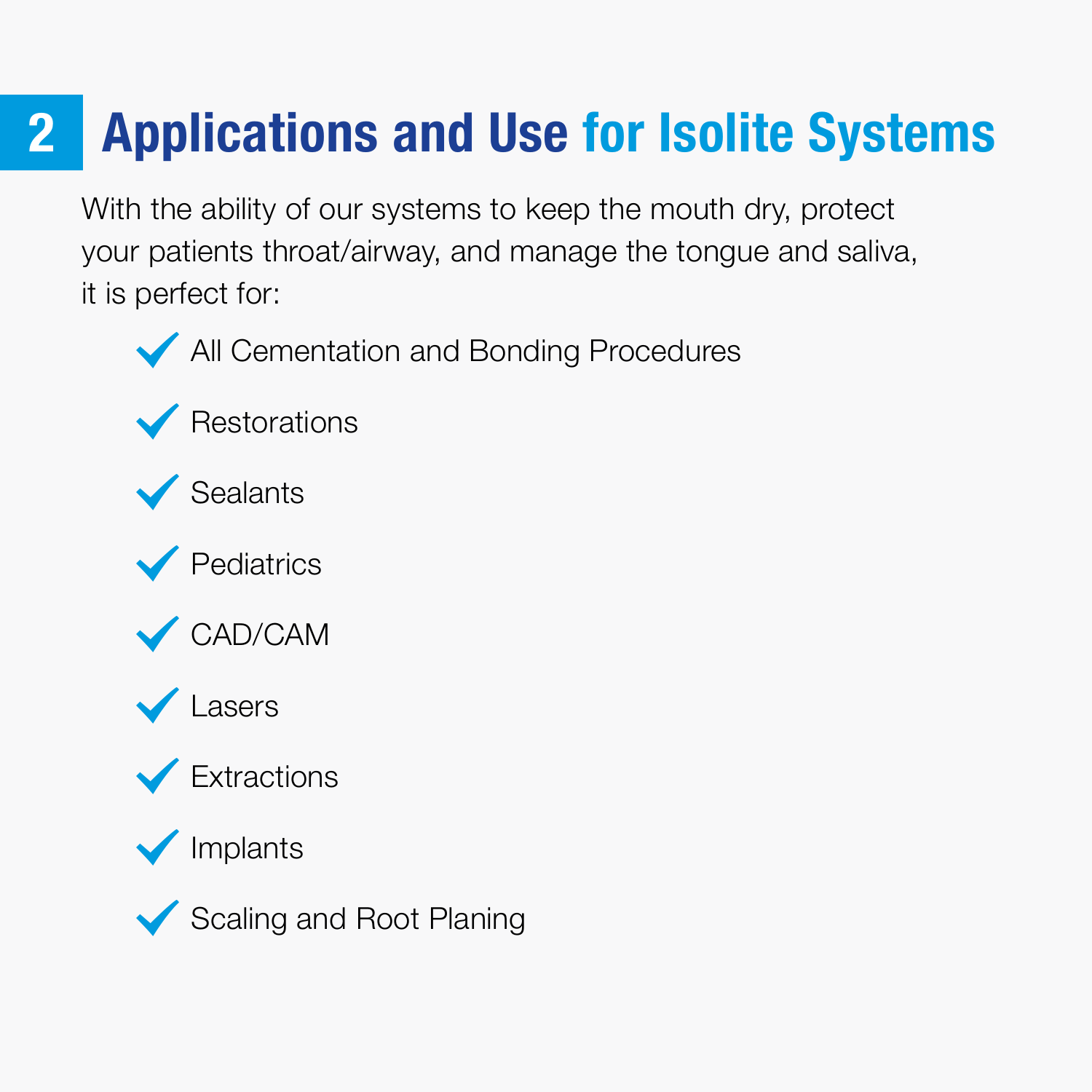# 3 Sizing the Mouthpiece

Measure your patient's interincisal opening to determine Mouthpiece size.



Instruct your patient to open as wide as they can comfortably.

Use your fingers to measure their interincisal opening or use calipers or another measuring device.



One Finger < 30 mm Pediatric or Extra Small

Two Fingers 30 mm Small

Three Fingers 30-45 mm Medium or Medium DV

Four Fingers > 45 mm Large

If your patient is between sizes, use the smaller size Mouthpiece.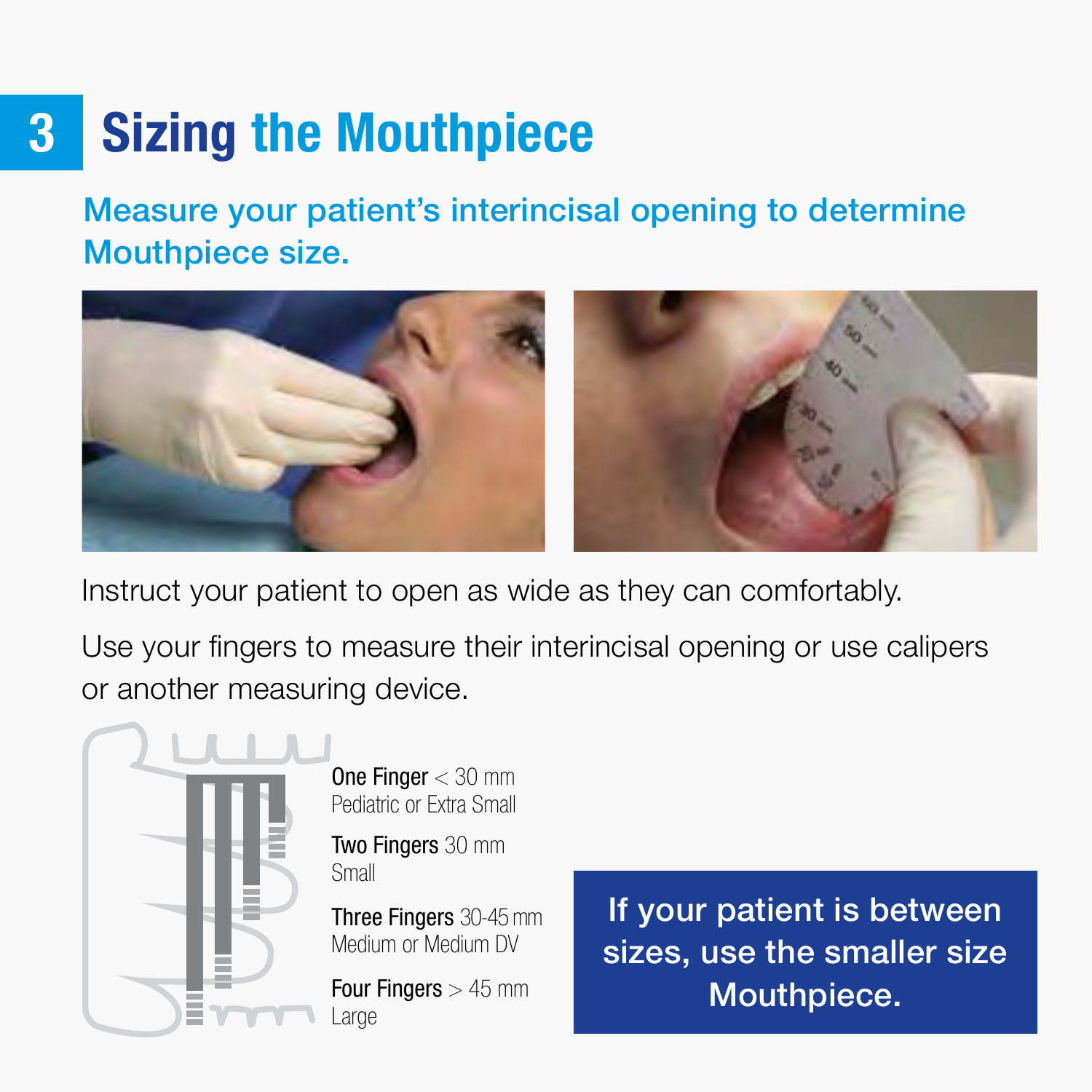

Each Mouthpiece is color-coded for intuitive, more efficient pulling and stocking and individually packaged in polyethylene bags to ensure they are guaranteed clean.



Open the bag in front of your patient to reassure them it has never been used before by pulling it apart at the dotted line.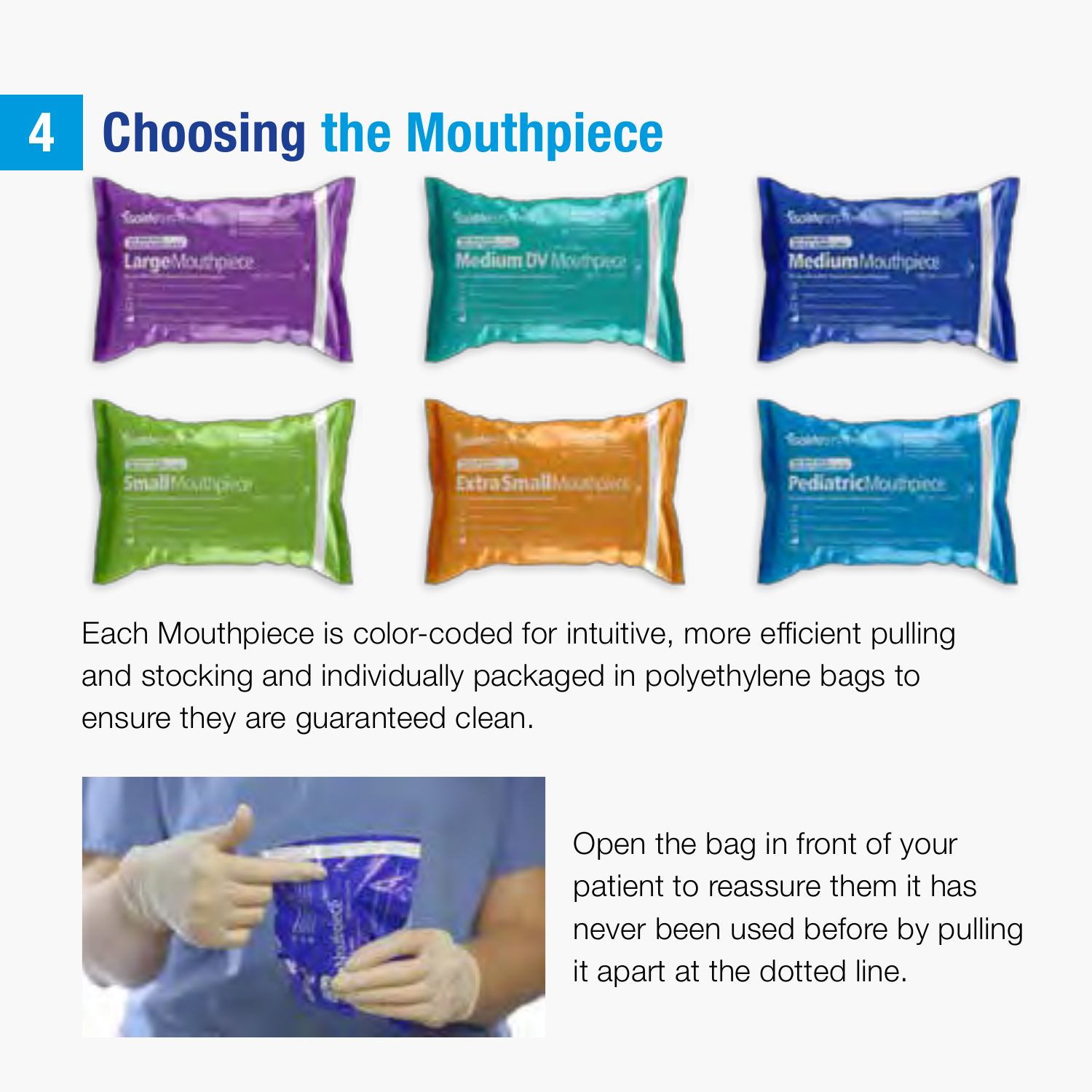### 5 Attaching the Mouthpiece



Lubricate the inside surface of the Mouthpiece Sleeve with either Mouthpiece Lubricant or water.



Slide the Mouthpiece onto the Control Head until the two locking barbs engage the matching holes on the Mouthpiece.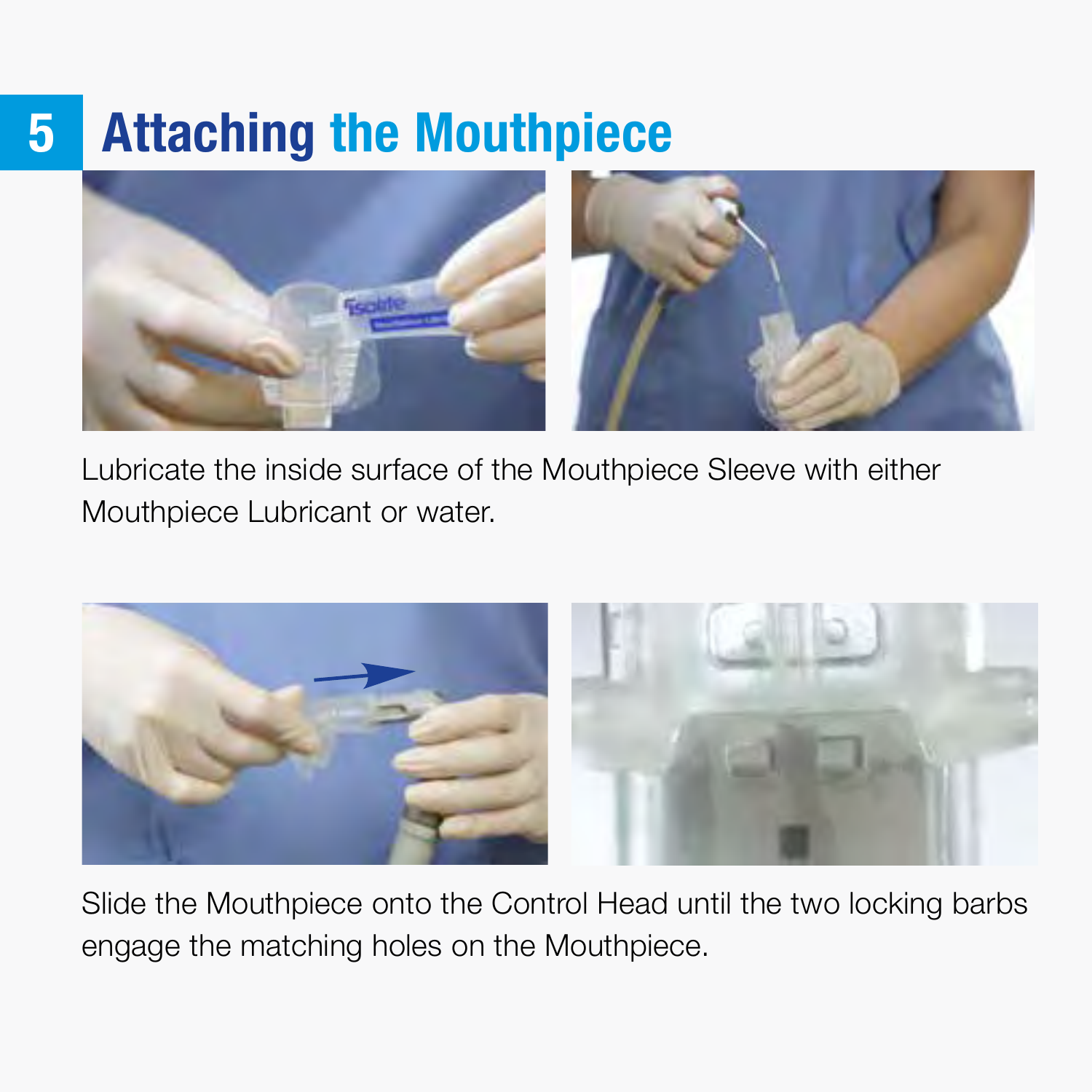### 6 Preparing the Mouthpiece for Placement



Moisten the back of the Mouthpiece with water spray.

Moisten your patient's lip using either lip balm or Mouthpiece Lubricant.

Lubricating the Mouthpiece and lips will aid in easily sliding the Mouthpiece into your patient's mouth.

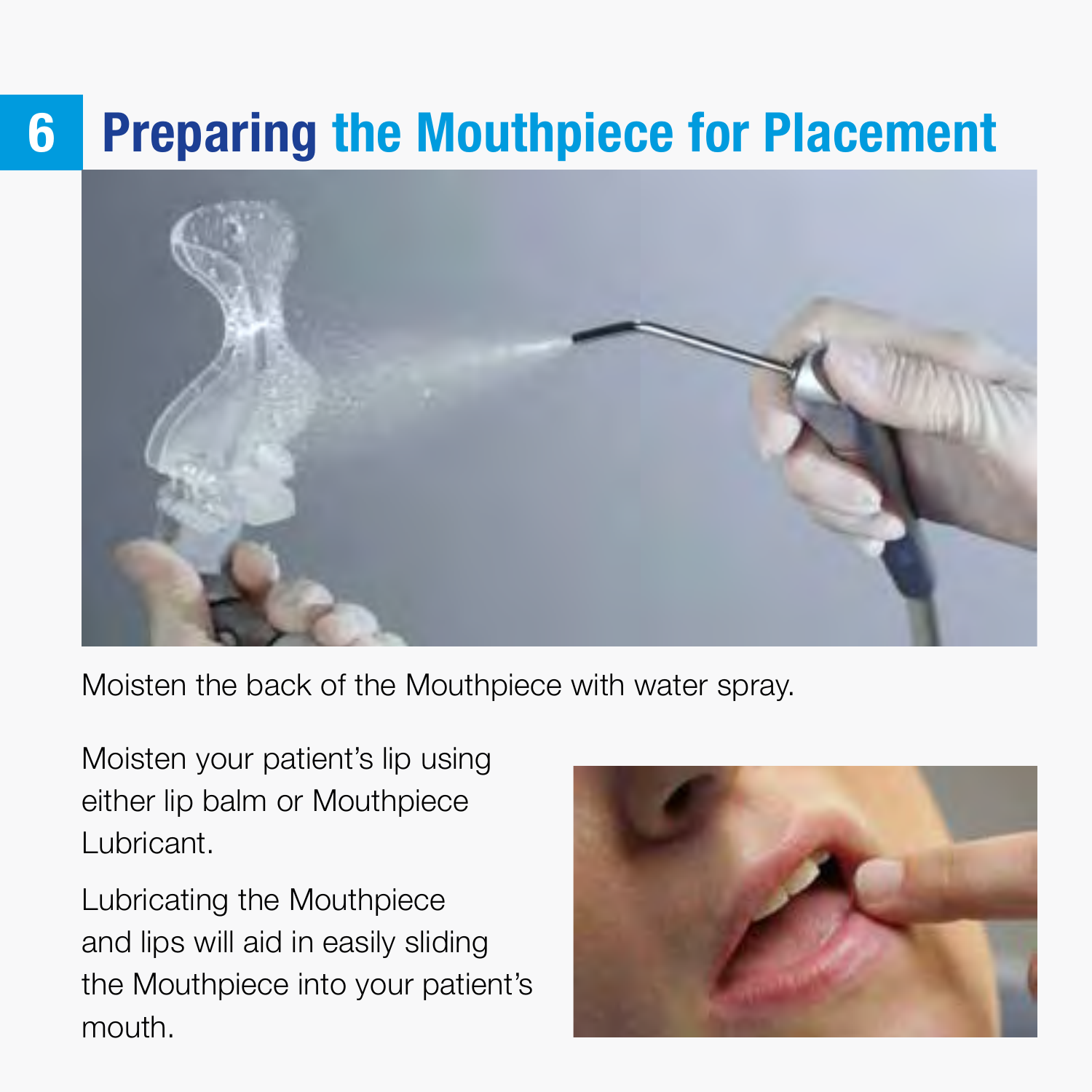## **7 Placing the Mouthpiece**



Hold the Control Head gently between index finger and thumb.

#### Use two hands when placing the Mouthpiece.



Fold the Cheek Shield onto the Tongue **Retractor**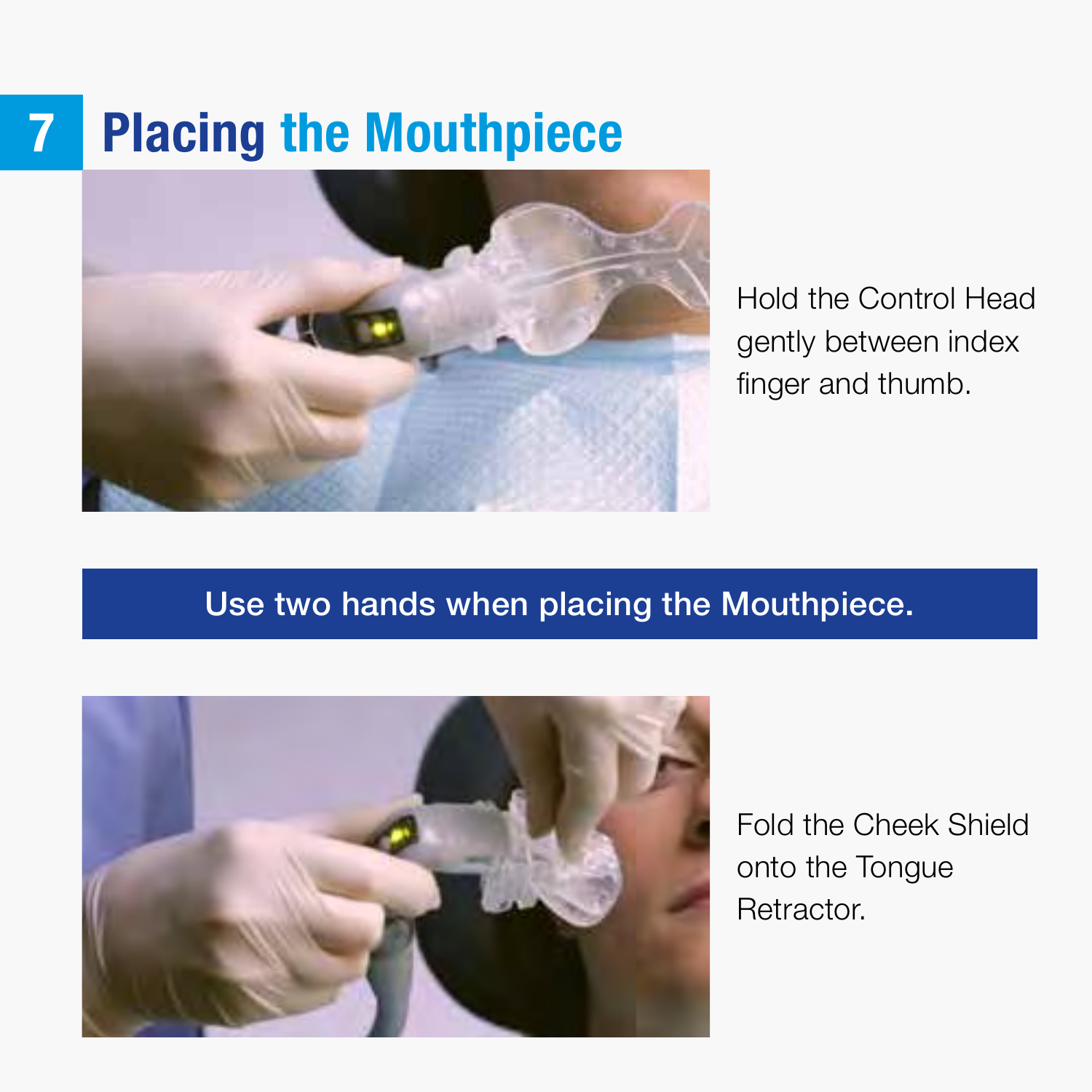### 8 Placing the Mouthpiece (cont'd)





Gently slide the folded mouthpiece into the buccal vestibule on the side of the mouth to receive treatment, staying buccal to the mandible.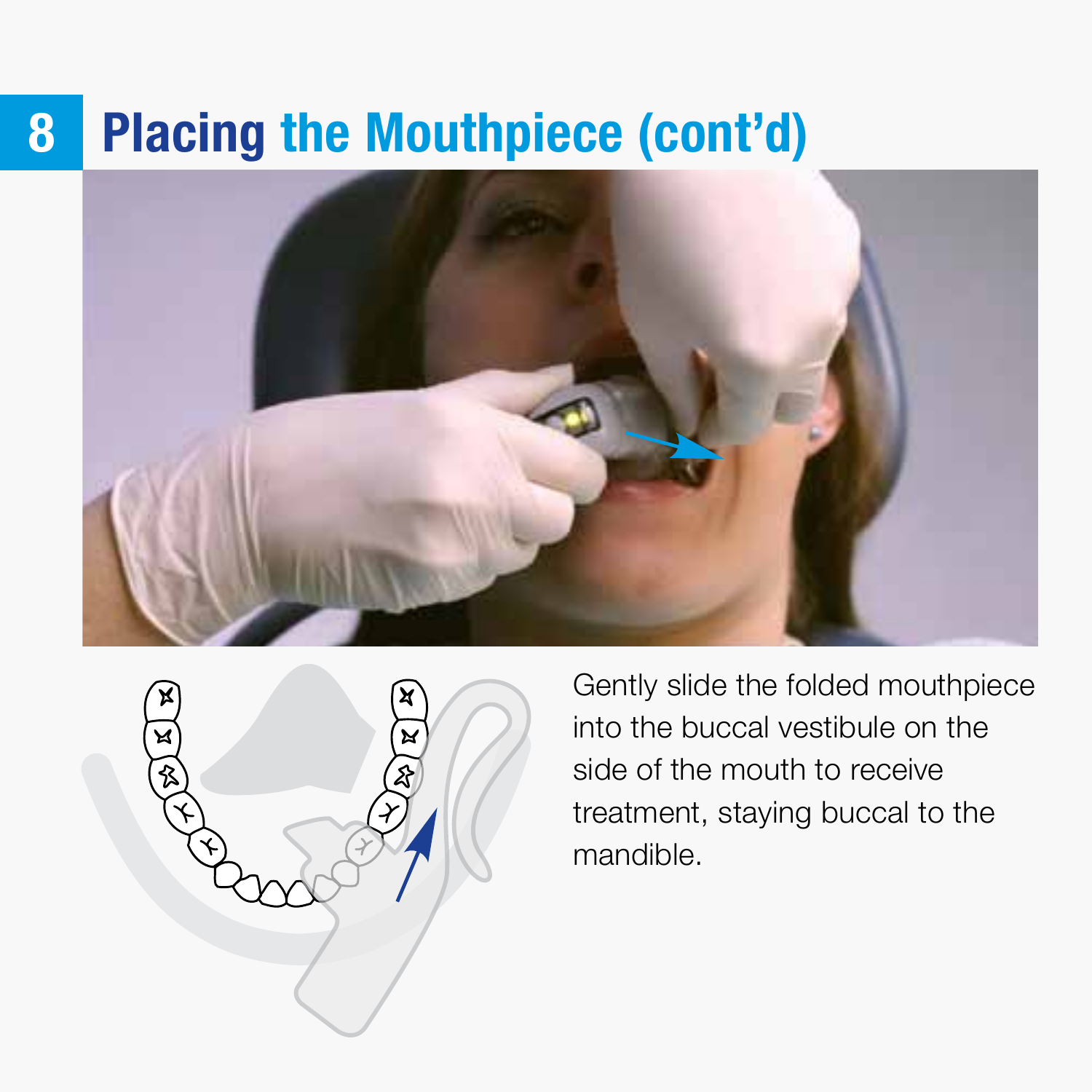### 9 Placing the Mouthpiece (cont'd)





Draw the Bite Block across the mouth onto the occlusal surface of the teeth opposite the side to receive treatment, distal to the mandibular cuspid.

Instruct your patient to bite down gently.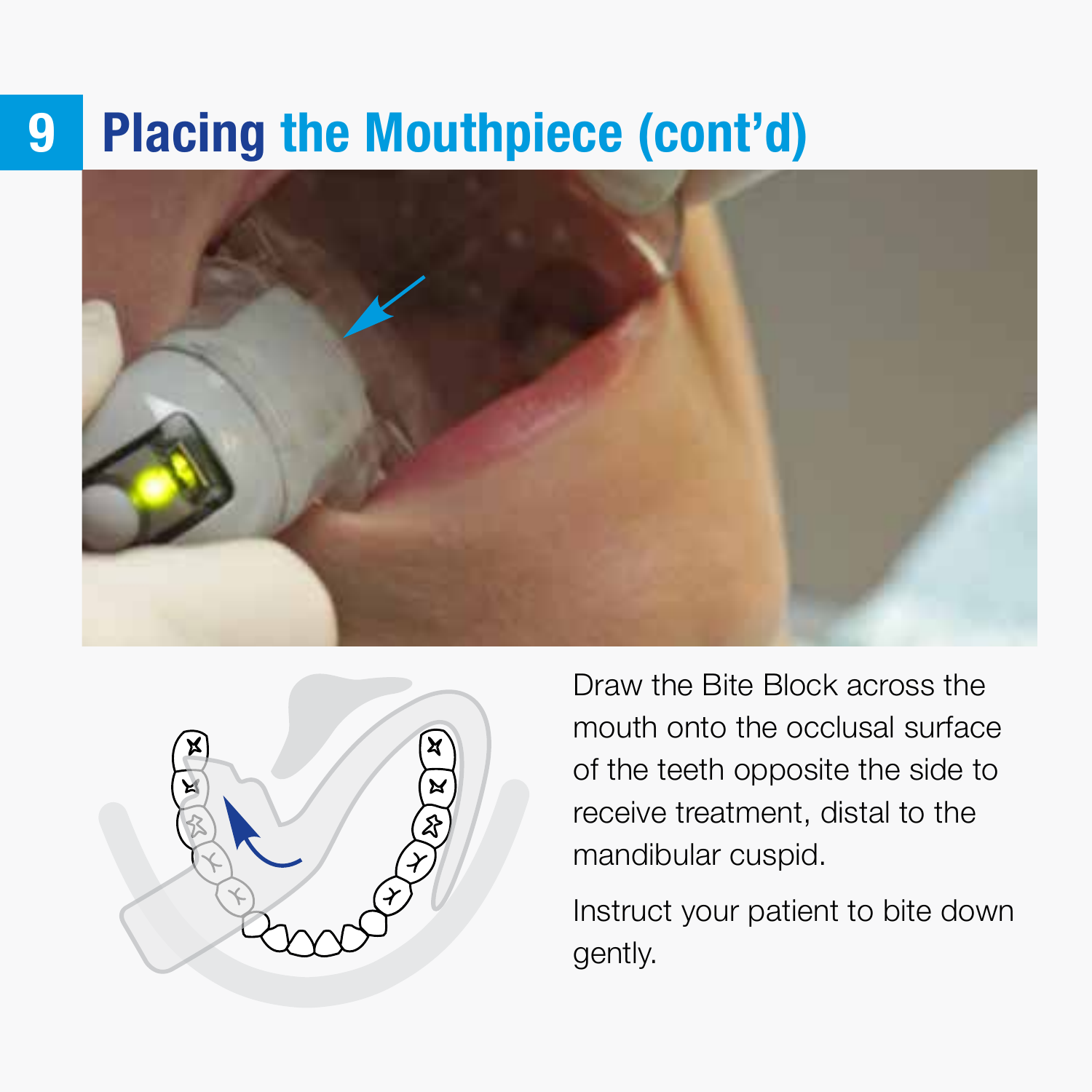### 10 Placing the Mouthpiece (cont'd)



Place the Cheek Shield into the cheek and tuck the Isthmus onto the retromolar pad.



Move the Bite Block distally to provide more vertical working room.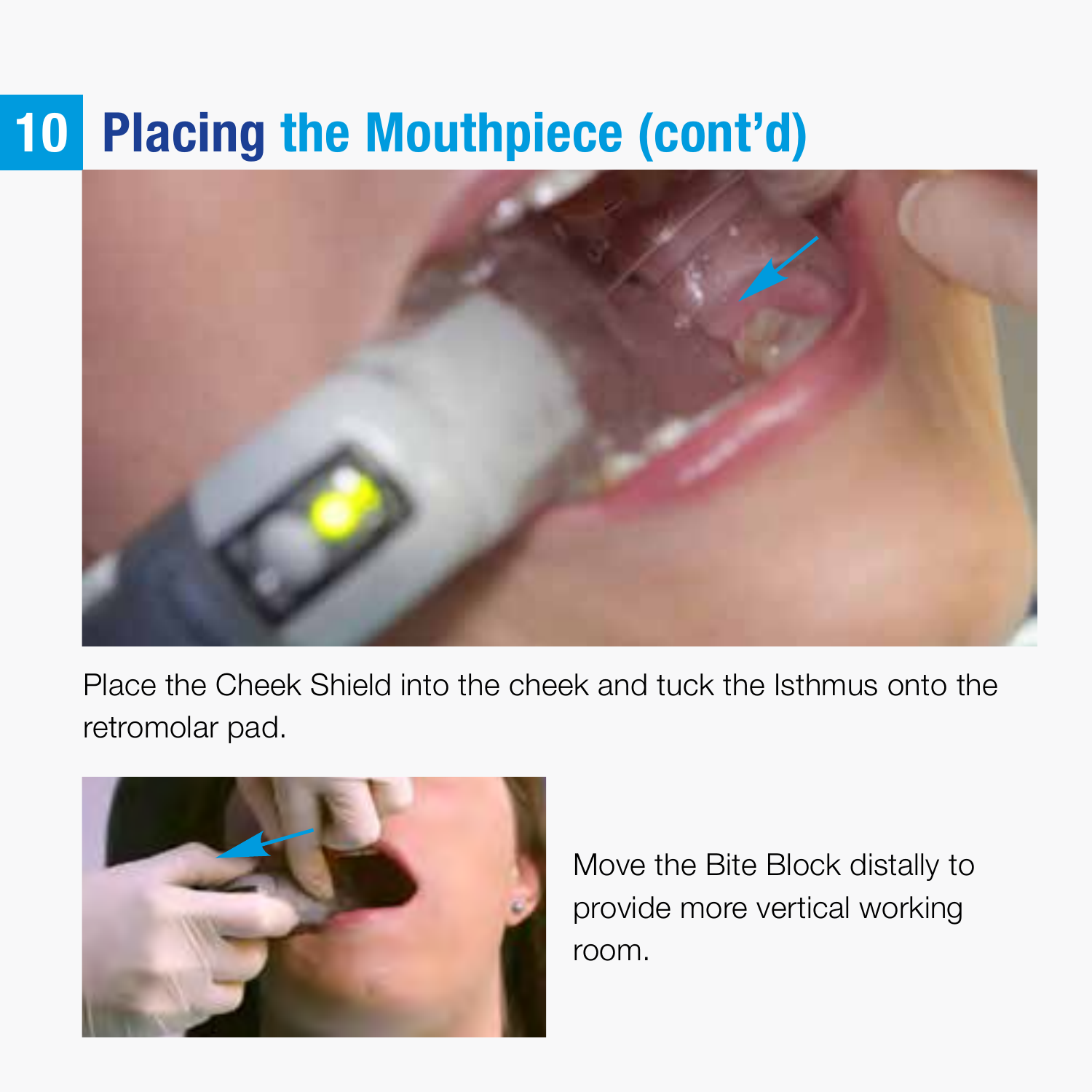### **Tips for Patient Success**

- . Show your patient the Mouthpiece and explain how it will improve their dental experience, improve their comfort, speed up the procedure, and keep fluid and debris from going down their throat.
- Start by gently inserting the Mouthpiece into the patient's cheek. DO NOT place the Bite Block first.
- . Give your patient time to settle and get used to the Mouthpiece once placed.
- Reassure your patient that Isolite has been used successfuly on and loved by millions of patients.
- When working with the Mouthpiece in place, you may need to reposition how you hold your dental instruments a little to maximize your success.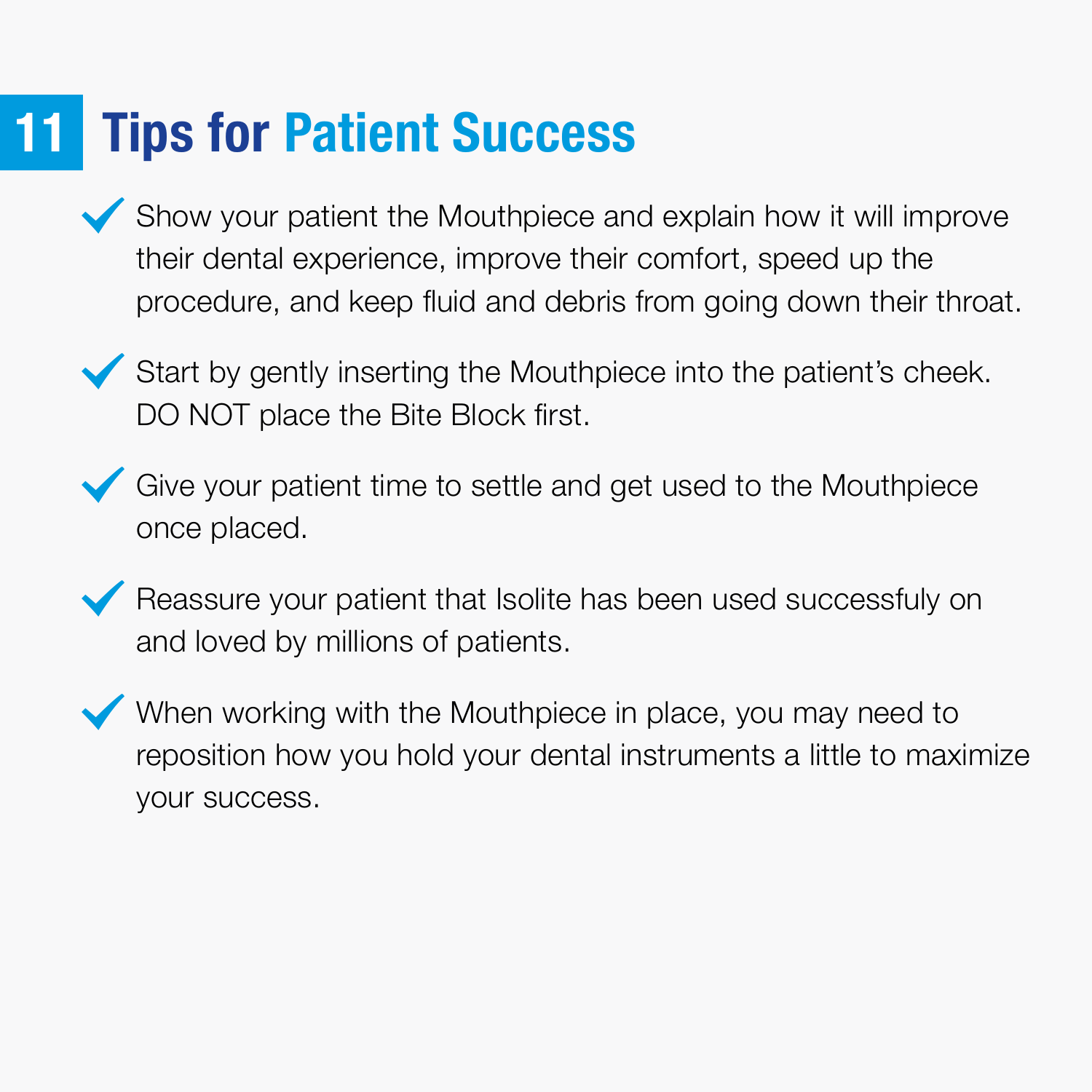# 12 Trouble Shooting

#### The Mouthpiece will not fit onto the Control Head.

Ensure the vacuum light pipe/vacuum pipe is installed onto the Control Base.

#### The Mouthpiece easily slides off the Control Head.

Ensure the two locking barbs on the Control Head engage the holes in the Mouthpiece.

Ensure that too much lubricant was not used in the Mouthpiece Sleeve—remove any excess lubricant and then reattach.

#### Some of my patients seem to have a difficult time accepting the Mouthpiece.

Ensure that during Mouthpiece placement, the isthmus, the thin section of the Mouthpiece, is being inserted on the buccal side of the mandible into the buccal vestibule and NOT down the patient's throat.

Ensure the cheek guard is tucked into the patient's cheek LAST.

#### If you have any questions, contact your Isolite Customer Service Representative at (866) 584-0469. Thank you.